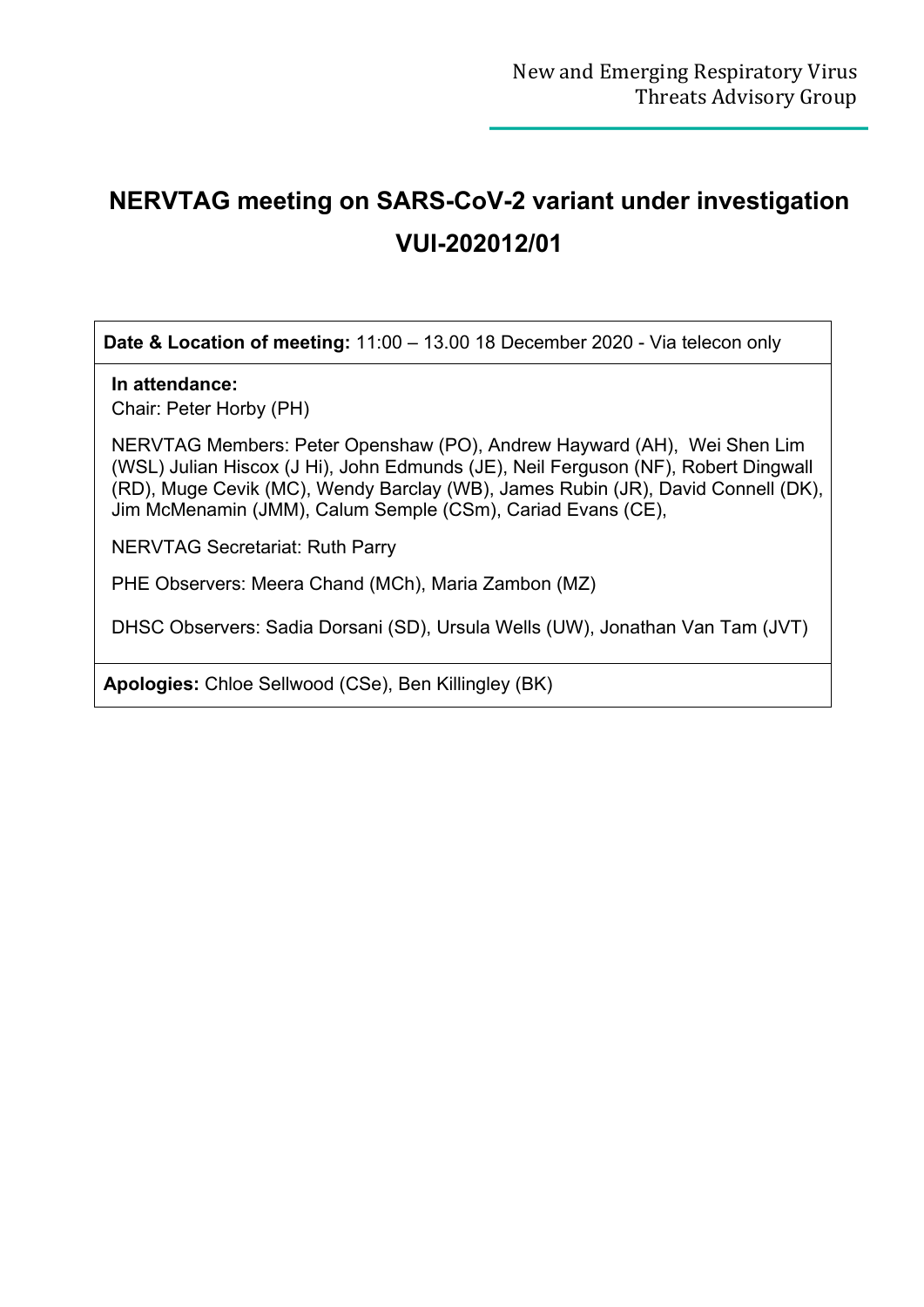## **Brief summary of NERVTAG opinion - signed off by Chair.**

- The committee received and considered three documents:
	- o The PHE document 'New evidence on VUI-202012/01 dated 18 December
	- o Ct monitoring data from ONS/Oxford University COVID-19 Infection Survey
	- $\circ$  Bonsall paper: Early analysis of a potential link between viral load and the N501Y mutation in the SARS-CoV-2 spike protein
- Four analytic approaches were reviewed regarding the transmissibility of VUI-202012/01
	- o Growth rate from genomic data: which suggest a growth rate of VUI-202012/01 that that is 71% (95%CI: 67%-75%) higher than other variants.
	- $\circ$  Studies of correlation between R-values and detection of the variant: which suggest an absolute increase in the R-value of between 0.39 to 0.93.
	- o PCR ct values: which suggest a decrease of ct value of around 2 associated with the new variant.
	- o Viral load inferred from number of unique genome reads: which suggests 0.5 increase in median log10 inferred viral load in Y501 versus N501.
- It was noted that variations in observed ct values can change with epidemiology since the stage of illness at which infection is detected can vary with incidence of cases, awareness of transmission, and the availability of tests.
- It was noted that VUI-202012/01 can be challenging to sequence so estimates of frequency of this variant may be underestimates.
- It was noted that whilst previous variants have successfully emerged in periods of low prevalence without clear evidence of having a selective advantage, the emergence and subsequent dominance of VUI-202012/01 in a period of relatively high prevalence suggests VUI-202012/01 does have a selective advantage over other variants.
- It was noted that VUI-202012/01 has demonstrated exponential growth during a period when national lockdown measures were in place.
- **In summary, NERVTAG has moderate confidence that VUI-202012/01 demonstrates a substantial increase in transmissibility compared to other variants.**
- NERVTAG concluded that there are currently insufficient data to draw any conclusion on:
	- o Underlying mechanism of increased transmissibility (e.g. increased viral load, tissue distribution of virus replication, serial interval etc)
	- o The age distribution of cases
	- $\circ$  Disease severity: 4 deaths in around 1000 cases have been identified but further